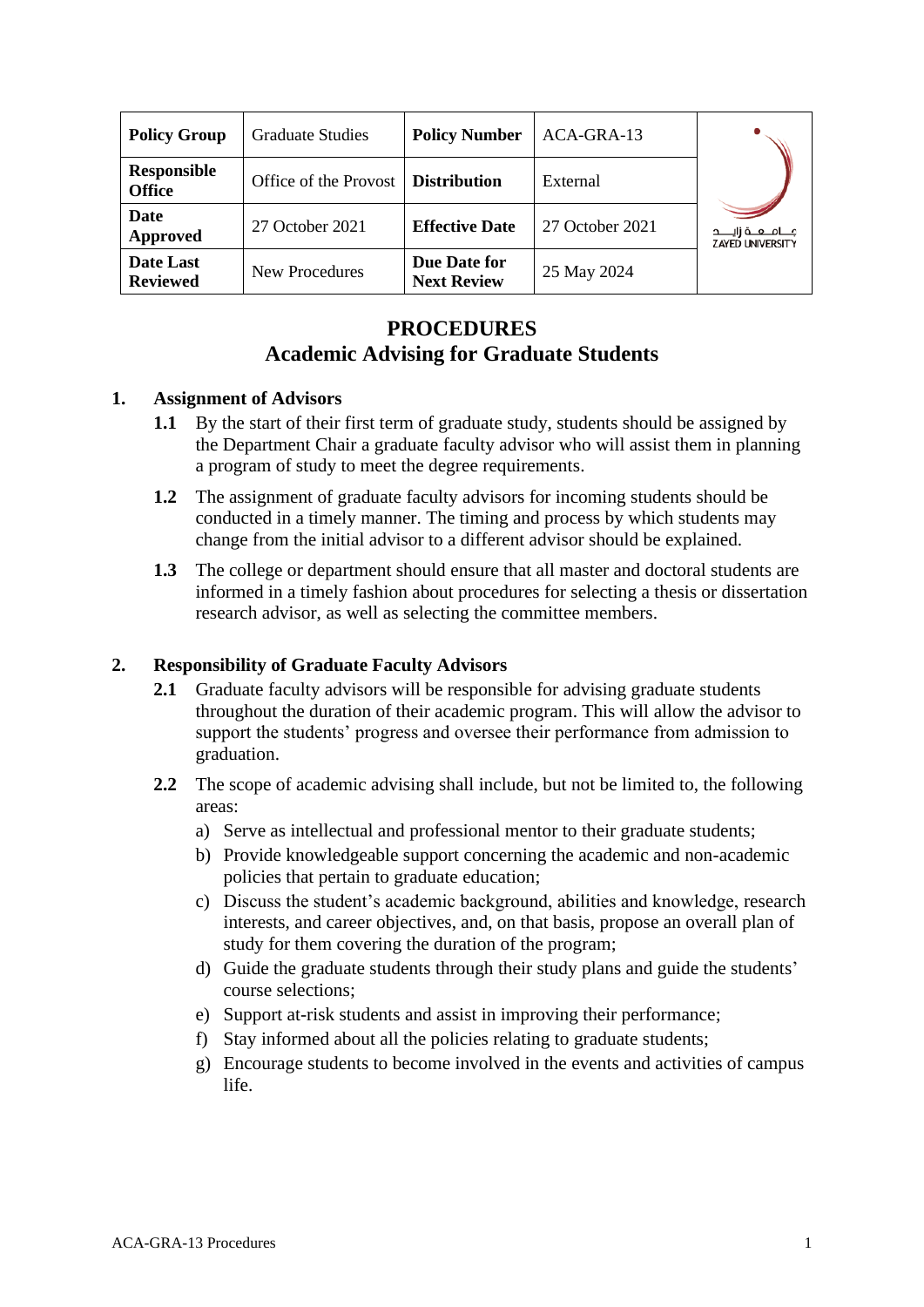## **3. Responsibility of Graduate Students**

- **3.1** Although students are being academically advised, they too have responsibility for the advisory process. They should take initiative in communicating with their faculty advisor and in building a good relationship with them.
- **3.2** Students are expected to:
	- a) Contact their advisor for academic advising and approval of courses prior to self-registration;
	- b) Communicate with their advisor if and when they consider a change in career objectives or in courses they wish to take;
	- c) Maintain communication with their advisor for the duration of the program;
	- d) Know the program, graduation, and concentration-track requirements, and to consult their advisor if they have any questions about the same;
	- e) Consult with the graduate faculty advisor on building or changing their program of study;
	- f) Consult their academic advisor when encountering any academic difficulties;
	- g) Request assistance from their academic advisor concerning the university resources that will support them to achieve their academic and professional goals.
- **4. Change of Advisor**
	- **4.1** If circumstances arise that call for a change of graduate faculty advisor, the student will complete a request to change advisor using the "Change of Advisor" Form and submit it to the Graduate Program Coordinator, who, if the request is deemed justifiable, will seek approval from the Department Chair, assign a new advisor, and inform the Registrar's Office.
	- **4.2** A change in advisor must be approved by the Department Chair in order to keep advising loads equitable.
	- **4.3** If a faculty member leaves, her/his advisees will be notified and assigned to another advisor by the Department Chair.

## **5. At-risk Graduate Students**

- **5.1** The Graduate Registrar identifies and tracks academically at-risk graduate students by reviewing the students' semester and cumulative GPAs, as well as the number of credits taken in a semester to determine their academic status. The Graduate Registrar also relies on the Graduate Program Coordinator to identify and report graduate students that consistently perform poorly in classes.
- **5.2** The Graduate Registrar forwards an academic status report for academically atrisk graduate students to the Graduate Program Coordinator at the beginning of each semester.
- **5.3** After identifying academically at-risk graduate students, the Graduate Program Coordinator should contact graduate faculty advisors and graduate students via email to alert them of their academic status. The faculty advisor should also arrange individual advising appointments to consult with graduate students on strategies to improve academic performance. The faculty advisor should refer graduate students to additional resources and other academic support services when needed.